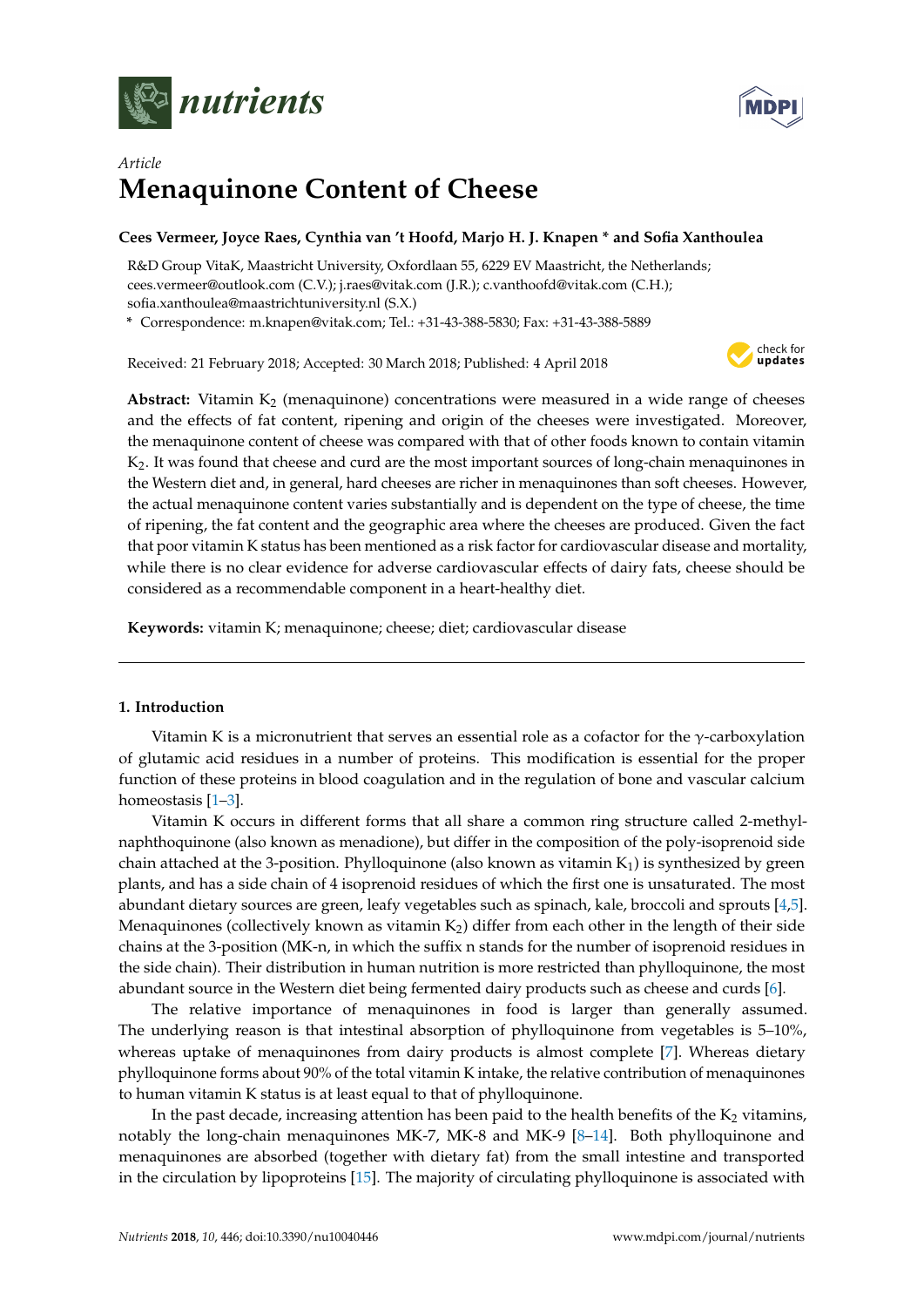the triacylglycerol-rich lipoproteins (TRL) which are rapidly cleared by the liver [\[2\]](#page-6-7). The long-chain menaquinones, however, can circulate for extended times because of their association with low-density lipoproteins (LDL). Consistent with the different pharmacokinetics of TRL and LDL, the half-life times of phylloquinone and MK-7 are 1.5 h and 3 days, respectively [\[2,](#page-6-7)[16\]](#page-7-2). The difference in transport may have implications for their bioavailability and tissue distribution, and most likely explains the higher efficacy of MK-7 compared to phylloquinone [\[16\]](#page-7-2). Therefore, long-chain MKs are thought to be the most adequate form of vitamin K to supply LDL receptor-containing extra-hepatic tissues such as the arterial vessel wall and bone. This may also explain the inverse associations found between dietary menaquinones (but not phylloquinone) and the risk of cardiovascular disease and cancer [\[8](#page-6-6)[–10\]](#page-7-3).

With the growing interest in health benefits of the long-chain menaquinones [\[17\]](#page-7-4), it is important to have elaborate and high quality up-to-date data on their concentration in human nutrition. Since cheese was shown to be the richest source of menaquinones in the human diet [\[6\]](#page-6-4), we have focused in this paper on the menaquinone content of different forms of cheese. We have compared the vitamin K content of the most common Dutch cheeses as well as the effect of ripening and fat content; we have also examined cheeses from various geographic areas in Europe, and their relative vitamin K content as compared with other food products. The food composition tables thus obtained may be used in calculating vitamin K intake from food frequency questionnaires in population-based studies.

## **2. Materials and Methods**

#### *2.1. Origin of Foods*

Most products mentioned in this paper were purchased in 2013 from Dutch supermarkets (industrial Dutch cheeses), organic food stores (raw milk cheeses) and specialized food shops (foreign cheeses) for analysis of their vitamin K profile, i.e., the amount and relative proportion of the different K vitamins. A broad panel of popular Dutch cheeses was selected, varying in fat content and duration of ripening. These cheeses were compared with cheeses from different European countries including Greece, Switzerland, UK, Norway, France and Italy. We also purchased various raw-milk farm cheeses to compare their values with those of the industrially prepared supermarket cheeses. Besides cheese, we also analyzed a number of other menaquinone-containing products including meat and fish (all bought in local supermarkets). All food products were stored at  $4 °C$  and processed within 1 week or stored at −20 ◦C and processed within 3 weeks. The fat contents given throughout this paper refer to the content as given on the food labels.

#### *2.2. Vitamin K Analysis*

Vitamin K was quantified according to previously described procedures with some small adaptations for fat cheese [\[6\]](#page-6-4). Briefly, samples were supplemented with the appropriate amount of internal standard vitamin  $K_1(25)$  (GL Synthesis, Worcester, MA, USA) and extracted with chloroform (Biosolve BV, Valkenswaard, the Netherlands)-methanol (Biosolve BV, Valkenswaard, the Netherlands)  $(1:1, v/v)$ . If required, a lipase digestion at 37  $\degree$ C preceded the extraction step. Extracts were evaporated to dryness under a constant stream of nitrogen, dissolved in hexane and pre-purified by solid phase extraction on silica columns. The eluate was reconstituted in 80  $\mu$ L isopropanol and analyzed for vitamin K by HPLC (High Performance Liquid Chromatography) using a C-18 reversed phase column (Thermo Scientific, Waltham, MA, USA) and fluorometric detection after post-column reduction using a zinc column [\[6\]](#page-6-4). Phylloquinone and menaquinones were recorded in the same run. All data given are means of duplicate samples that were analyzed separately. The variation coefficient was <15% and the detection limit was 10 pg per injection for each vitamer. Authentic menaquinones MK-4 through MK-10 were a kind gift from Roche (Basel, Switzerland) and served as reference compounds.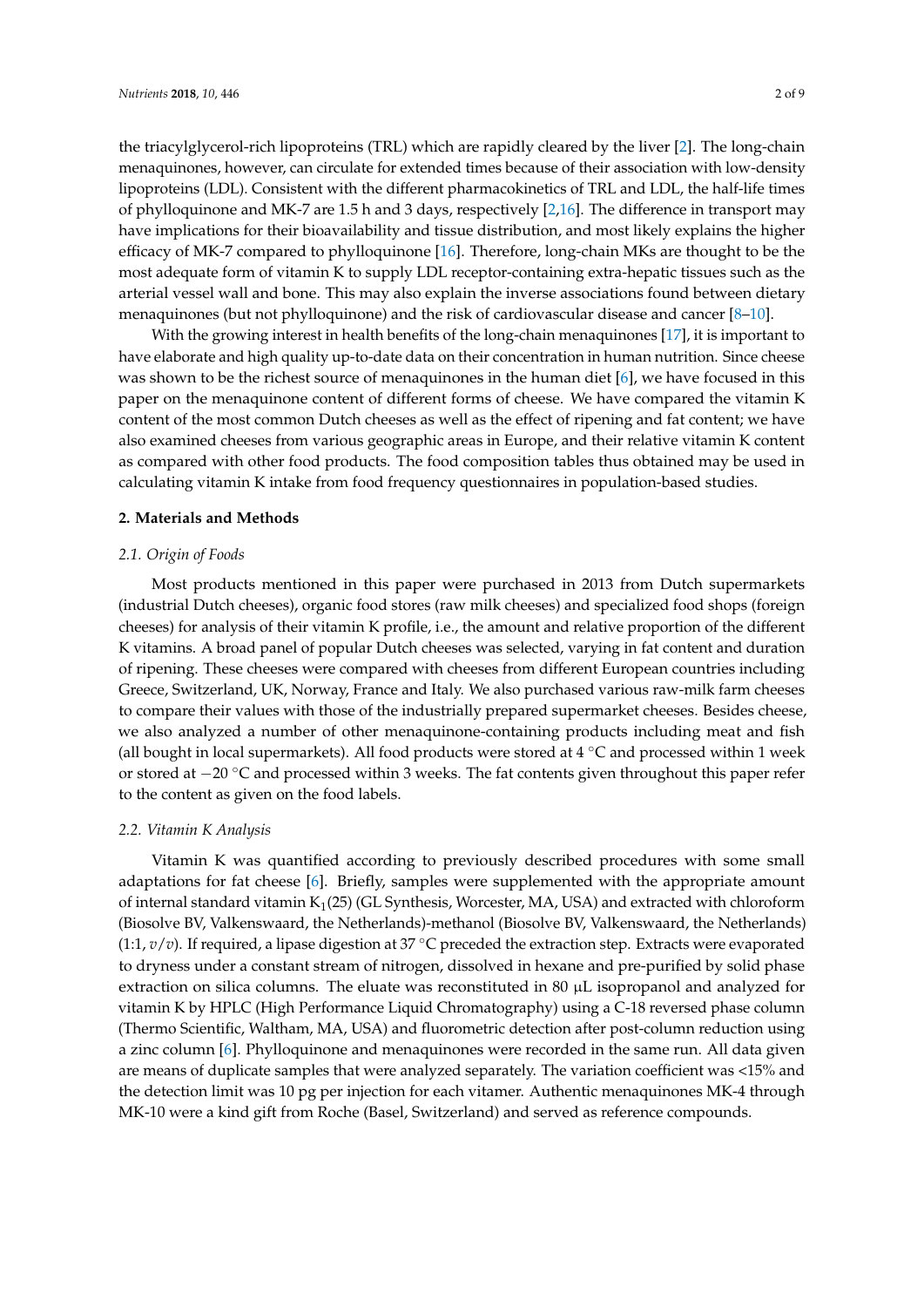# **3. Results**

A number of Dutch cheeses of different fat content and ripening periods were analyzed for their phylloquinone (vitamin  $K_1$ ) and menaquinones (vitamin  $K_2$ ) content (Table [1\)](#page-2-0). In all cheeses it was found that the very young ones had a slightly lower menaquinone content than the older ones and after 13 weeks of ripening a certain plateau level was reached. This difference is mainly due to the increased levels of long-chain menaquinones in more ripened cheeses, which originate from bacterial growth during fermentation. It was found that in the most popular full fat cheese (Gouda 13 weeks, 50% dry weight fat) the menaquinone content was around 650 ng/g while in the very young cheese (Gouda 4 weeks) it was substantially lower (473 ng/g). No significant difference was found between freshly cut cheese at a stretch and vacuum-packed products. Demi-fat cheese (Milner 4 weeks, 13 weeks or 26 weeks, 30% dry weight fat) had a lower menaquinone content independently of the ripening duration (around 450 ng/g), and low-fat cheese (Slankie 4 weeks, 13 weeks or 26 weeks, 20% dry weight fat) contained not more than approximately 380 ng/g. Edam (40% dry weight fat) and Maasdam (5 weeks, 45% dry weight fat) cheeses were relatively rich in menaquinones with 647 ng/g and 490 ng/g respectively, whereas curd cheese contained between 94 and 140 ng/g, independent of the fat content. Raw milk cheese (not industrially prepared but originating from local farms) was rich in menaquinones (between approximately 600 and 790 ng/g).

<span id="page-2-0"></span>**Table 1.** Vitamin K content of Dutch cheeses. The most popular cheese is Gouda after 13 weeks of ripening. Milner is a comparable cheese with lower fat content and Slankie is a very low fat product line. Raw milk cheese was produced at local farms; the curds were from brands Albert Heijn (AH) and Friesland Campina (FC). Fat content of cheeses is given as % dry weight; fat content of curds is given as grams per 100 mL.

| <b>Type of Cheese</b>       | Fat<br>(%) | Vitamin<br>$K_1$ (ng/g) | $MK-4$<br>(ng/g) | $MK-5$<br>(ng/g) | $MK-6$<br>(ng/g) | $MK-7$<br>(ng/g) | $MK-8$<br>(ng/g) | $MK-9$<br>(ng/g) | $MK-10$<br>(ng/g) | Total<br>Vitamin<br>$K_2$ (ng/g) |
|-----------------------------|------------|-------------------------|------------------|------------------|------------------|------------------|------------------|------------------|-------------------|----------------------------------|
| Gouda 4 weeks               | 50         | 37.6                    | 145              | 4.3              | 4.8              | 14.8             | 72.0             | 232              | 0.0               | 473                              |
| Gouda 13 weeks              | 50         | 39.6                    | 148              | 3.8              | 4.3              | 15.9             | 87.6             | 396              | 0.0               | 656                              |
| Gouda vacuum 13 weeks       | 50         | 34.4                    | 115              | 3.6              | 4.7              | 17.3             | 94.2             | 424              | 0.0               | 659                              |
| Gouda 26 weeks              | 50         | 39.4                    | 208              | 4.2              | 4.8              | 16.2             | 92.8             | 403              | 0.0               | 729                              |
| Gouda vacuum 26 weeks       | 50         | 37.7                    | 154              | 4.3              | 4.9              | 15.7             | 96.8             | 368              | 0.0               | 644                              |
| Milner 4 weeks              | 30         | 22.0                    | 77.6             | 3.5              | 3.0              | 9.6              | 58.0             | 284              | 0.0               | 436                              |
| Milner 13 weeks             | 30         | 23.1                    | 84.1             | 4.1              | 3.4              | 10.7             | 65.2             | 306              | 0.0               | 474                              |
| Milner 26 weeks             | 30         | 22.8                    | 102              | 4.2              | 3.7              | 10.6             | 62.8             | 268              | 0.0               | 451                              |
| Slankie 4 weeks             | 20         | 17.2                    | 80.9             | 3.6              | 4.0              | 9.9              | 42.4             | 192              | 0.0               | 333                              |
| Slankie 13 weeks            | 20         | 19.0                    | 64.2             | 4.3              | 4.5              | 8.9              | 37.8             | 150              | 0.0               | 270                              |
| Slankie 26 weeks            | 20         | 19.8                    | 78.9             | 4.9              | 5.4              | 9.8              | 54.5             | 233              | 0.0               | 387                              |
| Edam                        | 40         | 37.6                    | 113              | 0.0              | 0.0              | 0.0              | 74.6             | 459              | 0.0               | 647                              |
| Maasdam 5 weeks             | 45         | 35.3                    | 115              | 4.5              | 4.7              | 14.5             | 84.8             | 266              | 0.0               | 490                              |
| Whole curd FC.              | 8.8        | 9.4                     | 22.6             | 4.8              | 2.8              | 5.5              | 13.9             | 44.3             | 0.0               | 94                               |
| Whole curd AH               | 8          | 12.9                    | 25.7             | 2.3              | 1.4              | 4.0              | 20.5             | 81.4             | 0.0               | 135                              |
| Demi-skimmed curd AH        | 3          | 4.9                     | 15.5             | 1.8              | 1.5              | 5.3              | 19.0             | 97.3             | 0.0               | 140                              |
| Jersey (from raw milk)      | 50         | 42.8                    | 60.3             | 16.2             | 13.9             | 38.4             | 154              | 506              | 0.0               | 789                              |
| Loverendale (from raw milk) | 50         | 46.8                    | 166              | 16.5             | 6.3              | 13.2             | 87.4             | 315              | 0.0               | 604                              |

Each value is the average value of duplicate measurements with a variation coefficient < 15%.

When comparing cheeses from different countries, remarkable differences were observed (Table [2\)](#page-3-0). Notably, cheeses produced in Mediterranean countries (feta, mozzarella, gorgonzola, pecorino) were low in menaquinone content with Parmesan cheese containing almost negligible amounts (3 ng/g). French cheeses, Brie and Boursin, had low vitamin K<sub>2</sub> content (125 ng/g and 111 ng/g, respectively), whereas it was considerably higher Camembert and Roquefort (681 ng/g and 381 ng/g, respectively). The highest content of menaquinones in French cheeses was measured in Münster cheese (originating from the Vosges and made from raw, unpasteurized milk) with 801 ng/g total vitamin  $K_2$ .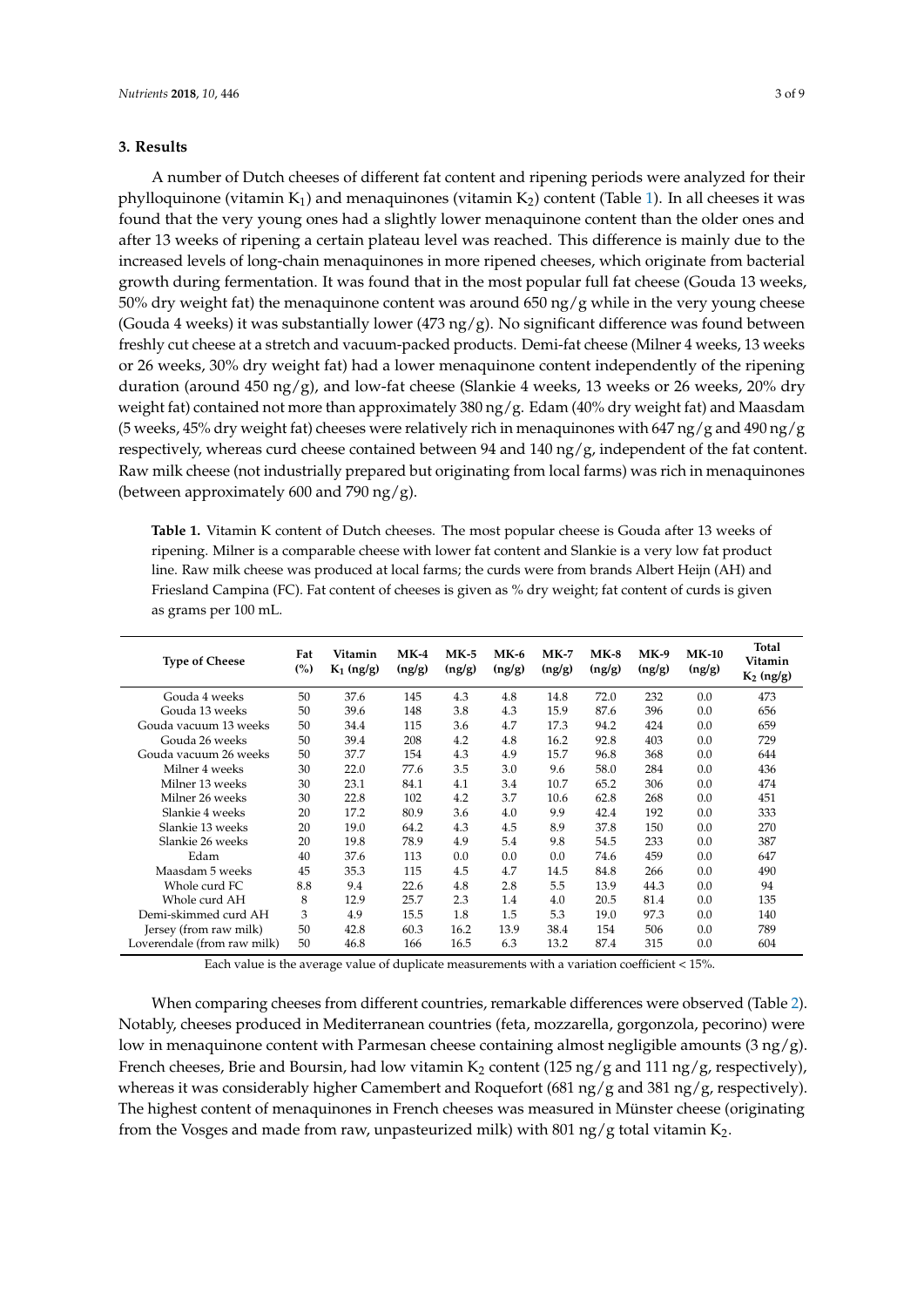<span id="page-3-0"></span>

| <b>Type of Cheese</b>   | Vitamin<br>$K_1$ (ng/g) | $MK-4$<br>(ng/g) | $MK-5$<br>(ng/g) | $MK-6$<br>(ng/g) | $MK-7$<br>(ng/g) | $MK-8$<br>(ng/g) | $MK-9$<br>(ng/g) | $MK-10$<br>(ng/g) | <b>Total</b><br>Vitamin<br>$K_2$ (ng/g) |
|-------------------------|-------------------------|------------------|------------------|------------------|------------------|------------------|------------------|-------------------|-----------------------------------------|
| <b>French Cheeses</b>   |                         |                  |                  |                  |                  |                  |                  |                   |                                         |
| <b>Brie</b>             | 49.2                    | 125              | 0.0              | 0.0              | 0.0              | 0.0              | 0.0              | 0.0               | 125                                     |
| Boursin                 | 45.5                    | 89.3             | 0.0              | 1.1              | 3.3              | 8.2              | 9.1              | 0.0               | 111                                     |
| Camembert               | 25.0                    | 79.5             | 13.4             | 10.1             | 32.4             | 151              | 395              | 0.0               | 681                                     |
| Roquefort               | 65.6                    | 131              | 6.4              | 4.8              | 11.6             | 50.9             | 176              | 0.0               | 381                                     |
| Münster                 | 20.6                    | 102              | 4.5              | 4.6              | 83.7             | 412              | 194              | 0.0               | 801                                     |
| <b>British Cheeses</b>  |                         |                  |                  |                  |                  |                  |                  |                   |                                         |
| Cheddar                 | 21.6                    | 51.2             | $\mathbf{0}$     | 3.8              | 18.8             | 36.4             | 125              | 0.0               | 235                                     |
| Stilton                 | 36.2                    | 100              | 9.4              | 6.0              | 14.0             | 66.3             | 298              | 0.0               | 494                                     |
| <b>Greek Cheese</b>     |                         |                  |                  |                  |                  |                  |                  |                   |                                         |
| Feta                    | 13.5                    | 1.0              | 0.0              | 3.5              | 11.8             | 23.3             | 76.9             | 0.0               | 117                                     |
| <b>Italian Cheeses</b>  |                         |                  |                  |                  |                  |                  |                  |                   |                                         |
| Mozzarella              | 15.0                    | 53.1             | 1.6              | 0.0              | 0.0              | 0.0              | 7.5              | 0.0               | 62.2                                    |
| Parmesan (grana padano) | 20.6                    | 0.0              | 0.0              | 0.5              | 1.0              | 1.5              | 0.0              | 0.0               | 3                                       |
| Gorgonzola              | 17.3                    | 111              | 0.0              | 1.7              | 30.7             | 2.4              | 2.5              | 5.1               | 153                                     |
| Pecorino                | 55.6                    | 93.7             | 0.0              | 0.0              | 0.0              | 0.0              | 0.0              | 0.0               | 93.7                                    |
| <b>Swiss Cheeses</b>    |                         |                  |                  |                  |                  |                  |                  |                   |                                         |
| Emmenthal               | 24.1                    | 89.5             | 21.5             | 0.0              | 0.0              | 0.0              | 0.0              | 322               | 433                                     |
| Gruyère                 | 25.0                    | 51.5             | 13.8             | 0.0              | 0.0              | 0.0              | 0.0              | 0.0               | 65.3                                    |
| Raclette                | 15.5                    | 47.7             | 4.0              | 3.1              | 11.3             | 47.7             | 209              | 0.0               | 323                                     |
| Norwegian Cheeses       |                         |                  |                  |                  |                  |                  |                  |                   |                                         |
| Gamalost                | 1.8                     | 10.3             | 6.2              | 2.9              | 9.7              | 51.2             | 440              | 22                | 542                                     |
| Norvegia                | 43.7                    | 51.0             | 0.0              | 3.0              | 13.3             | 52.5             | 295              | $\mathbf{0}$      | 415                                     |

**Table 2.** Vitamin K content of various European cheeses.

Each value is the average value of duplicate measurements with a variation coefficient < 15%.

Both British cheeses measured (Cheddar and Stilton) contained average to high amounts of menaquinones (235 ng/g and 494 ng/g, respectively) as did Swiss cheeses, Emmenthal (433 ng/g) and Raclette (323 ng/g), while Gruyère contained low amounts (65.3 ng/g). Remarkably, the Swiss Emmental cheese almost exclusively contained MK-10, which is produced by the probiotic *Propionibacterium freudenreichii* that is also thought to be responsible for the large holes and the typical taste of this cheese. However, it was also reported that these large holes could be due to the presence of hay particles during cheese maturation. Finally, two Norwegian cheeses measured, Gamalost and Norvegia, contained relatively high amounts of menaquinones with  $542$  ng/g and 415 ng/g, respectively.

To be able to evaluate the importance of cheese as a source of vitamin  $K<sub>2</sub>$ , we measured the menaquinone content in a number of other foods known to contain menaquinones like meat, fish and vegetables (Table [3\)](#page-4-0). It is clear that cheese is the richest source of vitamin  $K_2$  in the Western diet and almost the only source of the long-chain menaquinones. Meat contained almost exclusively MK-4, probably originating from the covalent bonding of geranylgeraniol to the 3-position of menadione (a synthetic product often added to animal food). Only liver contained some long chain menaquinones, but this is not consumed on a large scale. The rather high MK-4 content of eel is at variance with previous observations [\[6\]](#page-6-4) and may be explained by the fact that nowadays eel is cultured and receives menadione-rich food, whereas 18 years ago eel caught in the wild was analyzed. Among vegetables, only the two fermented ones, natto and sauerkraut, contained vitamin  $K_2$ , with the total menaquinone content of the latter being 200 fold lower than that of natto, known to be an important source of menaquinones (MK7) in Japan.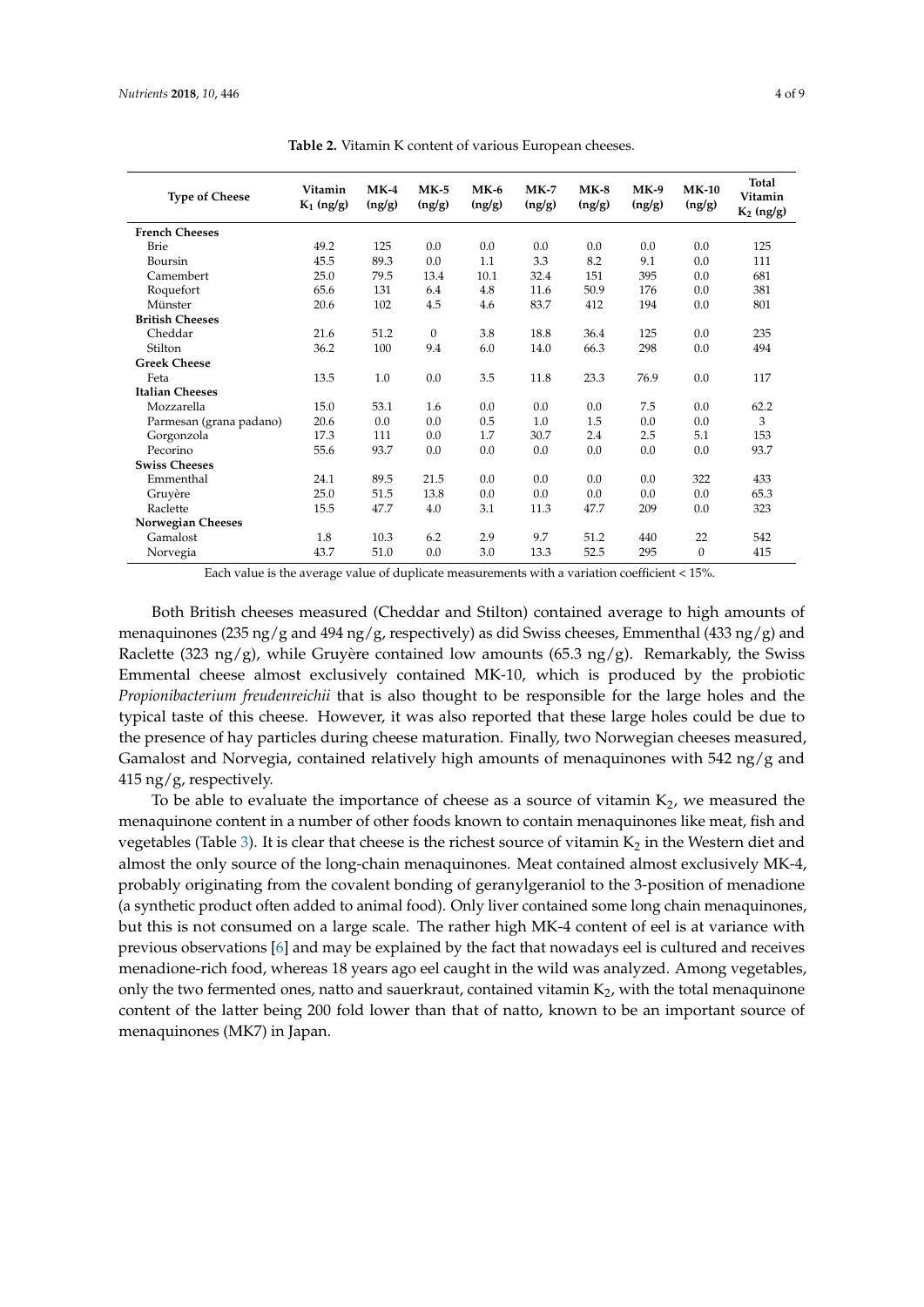<span id="page-4-0"></span>

| <b>Type of Food</b> | Vitamin<br>$K_1$ (ng/g) | $MK-4$<br>(ng/g) | $MK-5$<br>(ng/g) | $MK-6$<br>(ng/g) | $MK-7$<br>(ng/g) | $MK-8$<br>(ng/g) | $MK-9$<br>(ng/g) | <b>MK-10</b><br>(ng/g) | <b>Total Vitamin</b><br>$K_2$ (ng/g) |
|---------------------|-------------------------|------------------|------------------|------------------|------------------|------------------|------------------|------------------------|--------------------------------------|
| Meat                |                         |                  |                  |                  |                  |                  |                  |                        |                                      |
| Minced meat         | 10.9                    | 76.1             | 0.0              | 0.0              | 0.0              | 0.0              | 0.0              | 0.0                    | 76.1                                 |
| Pork cutlet         | 0.0                     | 10.5             | 0.0              | 1.1              | 0.0              | 0.0              | 0.0              | 0.0                    | 11.6                                 |
| Beef (meat)         | 0.2                     | 13.9             | 0.0              | 0.0              | 1.3              | 3.7              | 0.0              | 0.0                    | 18.9                                 |
| Beef (liver)        | 22.9                    | 2.4              | 0.0              | 11.2             | 49.9             | 16               | 14.6             | 18.3                   | 112                                  |
| Pork (meat)         | 0.0                     | 13.6             | 0.0              | 0.0              | 0.0              | 0.0              | 0.0              | 0.0                    | 13.6                                 |
| Pork (liver)        | 0.0                     | 2.8              | 0.0              | 10.5             | 5.1              | 0.0              | 0.0              | 0.0                    | 18.4                                 |
| Chicken (meat)      | 0.0                     | 101              | 0.0              | 0.0              | 0.0              | 0.0              | 0.0              | 0.0                    | 101                                  |
| Deer (back)         | 24.3                    | 8.8              | 0.0              | 0.0              | 0.0              | 0.0              | 0.0              | 0.0                    | 8.8                                  |
| Fish                |                         |                  |                  |                  |                  |                  |                  |                        |                                      |
| Mackerel            | 5.1                     | 6.2              | 0.0              | 0.0              | 0.0              | 0.0              | 0.0              | 0.0                    | 6.2                                  |
| Eel                 | 13                      | 631              | 0.0              | 0.0              | 0.0              | 0.0              | 0.0              | 0.0                    | 631                                  |
| Plaice              | 0.0                     | 3.8              | 0.0              | 0.0              | 0.0              | 49               | 0.0              | 0.0                    | 52.8                                 |
| Prawns              | 0.0                     | 1.9              | 0.0              | 0.0              | 0.0              | 0.0              | 0.0              | 0.0                    | 1.9                                  |
| Salmon              | 1.3                     | 5.7              | 0.0              | 0.0              | 0.0              | 0.0              | 0.0              | 0.0                    | 5.7                                  |
| Herring             | 1.1                     | 0.7              | 0.0              | 0.0              | 0.0              | 0.0              | 0.0              | 0.0                    | 0.7                                  |
| Vegetables          |                         |                  |                  |                  |                  |                  |                  |                        |                                      |
| Natto               | 321                     | 0.0              | 72               | 124              | 9965             | 824              | 0.0              | 0.0                    | 10985                                |
| Sauerkraut          | 224                     | 4.3              | 8.6              | 15.9             | 2.3              | 8.9              | 15               | 0.0                    | 55                                   |
|                     |                         |                  |                  |                  |                  |                  |                  |                        |                                      |

**Table 3.** Vitamin K content of non-dairy foods.

Each value is the average value of duplicate measurements with a variation coefficient < 15%.

# **4. Discussion**

In this paper we report the menaquinone content of various cheeses and foods. The typical Dutch hard cheeses were rich in menaquinones, whereas some typical Mediterranean cheeses contained very small amounts. Because of these differences, menaquinone intake may depend on personal preferences and may also differ significantly from one country to the other. Therefore, it is important to have national databases for menaquinone content of food. This is important to realize when using food composition tables in population-based studies on vitamin K intake.

Several techniques for quantification of K vitamins have been reported in the literature. In common, they have organic solvent extraction of the sample, followed by pre-purification and separation by reversed-phase HPLC or UPLC (Ultra Performance Liquid Chromatography). Three detection methods are currently used: post-column reduction with either fluorescent [\[18\]](#page-7-5) or electrochemical detection [\[19\]](#page-7-6), and mass spectrometry [\[20,](#page-7-7)[21\]](#page-7-8). Whereas the first method is presently the most widely used, detection techniques based on mass spectrometry are generally more sensitive than other detection methods. For the analyses presented here, we have used fluorescent detection, which is sufficiently sensitive to demonstrate the different menaquinone contents in various foods. Various internal standards have been reported, including MK-6, but presently vitamin  $K_1(25)$  is the most common and reliable one; it is highly similar to phylloquinone, but its side chain contains one extra isoprenoid residue. Authentic phylloquinone and menaquinones should be used as reference compounds for calibration purposes; in this respect, the availability of authentic menaquinones is critical because not all are commercially available. For this study, we have chosen to use detection based on fluorescence after post-column reduction and authentic menaquinones MK-4 through MK-10 served as reference compounds.

The major forms of vitamin K in dairy products were MK-9 followed by MK-4 and MK-8. MK-8 and MK-9 are both produced by the microbes in the starter ferment and are highly inter-correlated (*r* = 0.9); for most dairy products, the level of MK-9 was about four times higher than that of MK-8, suggesting that both forms of vitamin K are produced in a constant ratio. MK-10 was found only in Emmental cheese and probably originates from the *Propionibacterium freudenreichii* used in the starter ferment. Remarkably, the Dutch Maasdam cheese (which is also prepared with a propionibacteria-containing ferment) did not contain MK-10. This suggests that MK-10 production by different sub-strains of propionibacteria may differ considerably.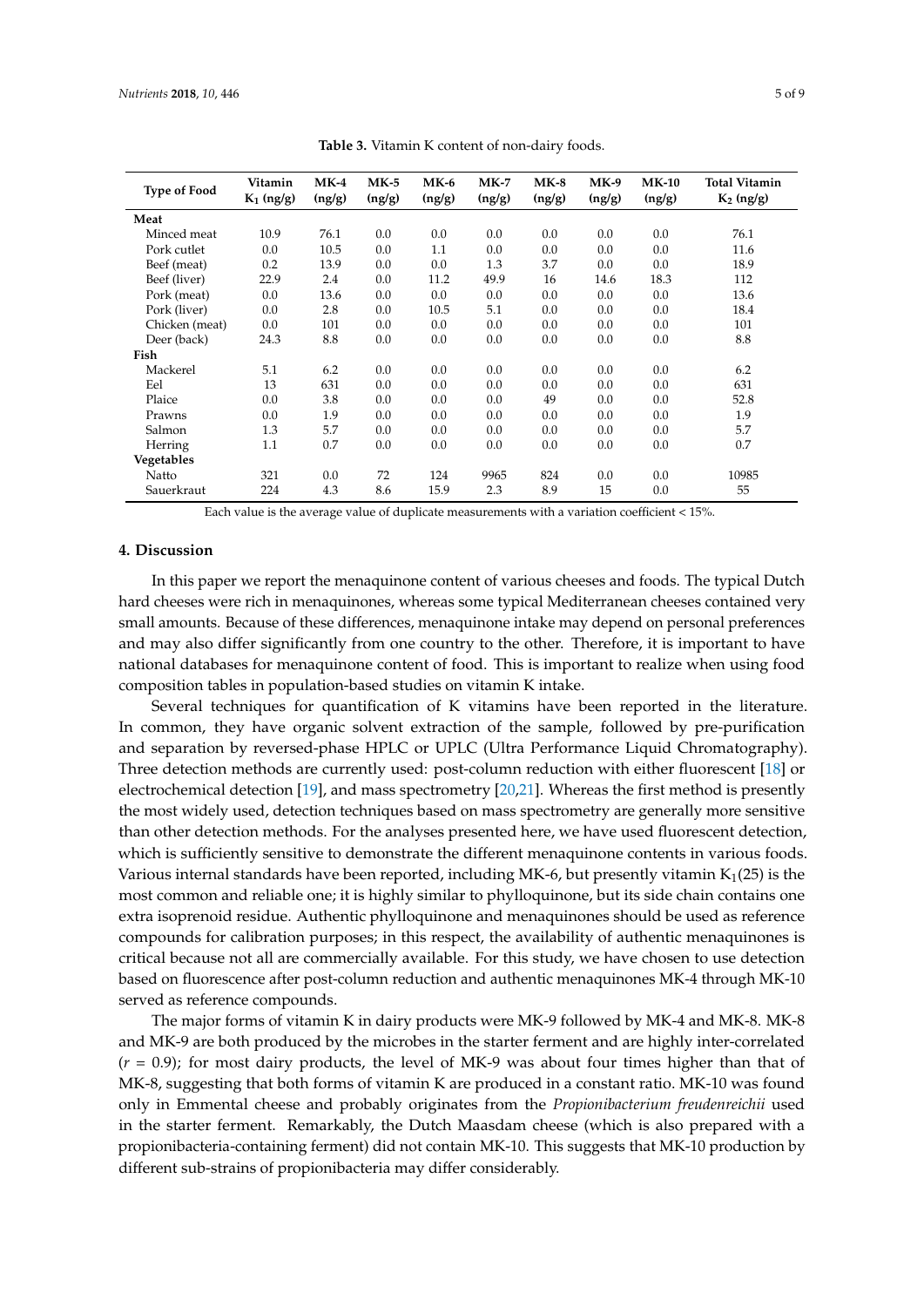Remarkably, the menaquinone content of typical Dutch hard cheeses (Gouda, Edam) was relatively high compared to most soft cheeses as produced in Mediterranean countries. This is in contrast to a recent study from the USA [\[22\]](#page-7-9), in which soft cheeses were found to contain on average about twice as much menaquinones as hard cheeses. This demonstrates the necessity of having national databases for menaquinone content of food.

Except for natto (see below), cheese was the nutrient with the highest menaquinone concentrations. However, even the highest amount of menaquinone found in this study  $(801 \text{ ng/g})$ Münster cheese), was moderate compared to the levels of phylloquinone found in green leafy vegetables (up to 8  $\mu$ g/g) [\[6\]](#page-6-4). Considering the fact that the intestinal absorption of phylloquinone from vegetables like kale, spinach and broccoli is between 5 and 10% of that from food supplements, whereas menaquinone uptake from dairy is much better and comparable to that from oil-based products or supplements [\[7](#page-6-5)[,23](#page-7-10)[,24\]](#page-7-11), it may be calculated that menaquinone is at least equally important for vitamin K status as phylloquinone. Another important point is that due to different pharmacokinetics, menaquinones are more important for extrahepatic tissues than phylloquinone [\[16\]](#page-7-2).

The menaquinone content of other foods (meat, fish) was low, consisted mainly of MK-4 and cannot be expected to significantly contribute to vitamin K status, also because of the short half-life time of MK-4 [\[7](#page-6-5)[,16\]](#page-7-2). The exception is natto, a traditional Japanese food consisting of fermented soybeans, which is extremely rich in MK-7; however, because of its strong taste and smell, natto is not appreciated outside Japan. In a recent paper from the USA [\[25\]](#page-7-12), it was shown that pork contains considerable amounts of MK-4, MK-10 and MK-11. Whereas MK-11 has not been measured in our study, these data are not consistent with our (limited) data on meat, notably pork. The difference may be related to different animal food used on the farms. Hence in Western Europe, cheese is the main source of the long-chain menaquinones, which were reported to contribute to cardiovascular disease prevention [\[8,](#page-6-6)[9,](#page-7-13)[26\]](#page-7-14). Also, poor vascular vitamin K status, as concluded from high levels of circulating inactive MGP (Matrix Gla Protein), was found to be a risk factor for cardiovascular disease and mortality [\[11](#page-7-15)[–13,](#page-7-16)[27–](#page-7-17)[31\]](#page-8-0). In an open-label single-arm study among 26 patients with established high risk for CAC (Coronary Artery Calcification), however, CAC progressed by 14% annually despite high dose MK-4 supplementation. The arterial stiffness in this study had not changed overall, but this was only due to a decreased stiffness in patients with baseline vitamin K insufficiency [\[32\]](#page-8-1).

Although cheese was found to be the most important source of dietary long-chain menaquinones, and long-chain menaquinones have been reported to be associated with cardiovascular risk reduction, the question is warranted whether cheese (notably hard cheese) should be recommended as part of a healthy lifestyle. Especially in the light of the high content of saturated fat, which for a long time has been regarded as unhealthy. Recently, however, the unhealthy aspects of dairy fat have been questioned and reappraisals of the impact of dairy foods and milk fat on cardiovascular disease risk concluded there is no clear evidence that cheese consumption is consistently associated with a higher risk of cardiovascular disease [\[33,](#page-8-2)[34\]](#page-8-3). De Goede et al. performed a meta-analysis including 18 studies with 8 to 26 years of follow-up that included 762,414 individuals and 29,943 stroke events [\[34\]](#page-8-3). The authors concluded that cheese consumption is inversely associated with stroke risk, with 3% lower risk of stroke per 40 g/day of cheese consumption. Remarkably, both high and low fat dairy were associated with lower stroke risk. In another meta-analysis, De Souza et al. concluded that saturated fats are not associated with all-cause mortality, CVD (Cardiovascular Disease), CHD (Congenital Heart Disease), ischemic stroke, or type-2 diabetes, but that the evidence is heterogeneous with methodological limitations [\[35\]](#page-8-4). In another study, Chowdhury and colleagues compared 32 observational studies on fatty acids from dietary intake, 17 observational studies on fatty acid biomarkers and 27 randomized, controlled trials of fatty acid supplementation [\[36\]](#page-8-5). In the observational studies, relative risks for coronary disease were insignificant for saturated, for long-chain  $\omega$ -3 polyunsaturated, and for  $\omega$ -6 polyunsaturated fatty acids. In the randomized controlled trials, relative risks for coronary disease were 0.97 (CI (Confidence Interval), 0.69 to 1.36) for α-linolenic, 0.94 (CI, 0.86 to 1.03) for long-chain  $ω$ -3 polyunsaturated, and 0.89 (CI, 0.71 to 1.12) for  $ω$ -6 polyunsaturated fatty acid supplementations.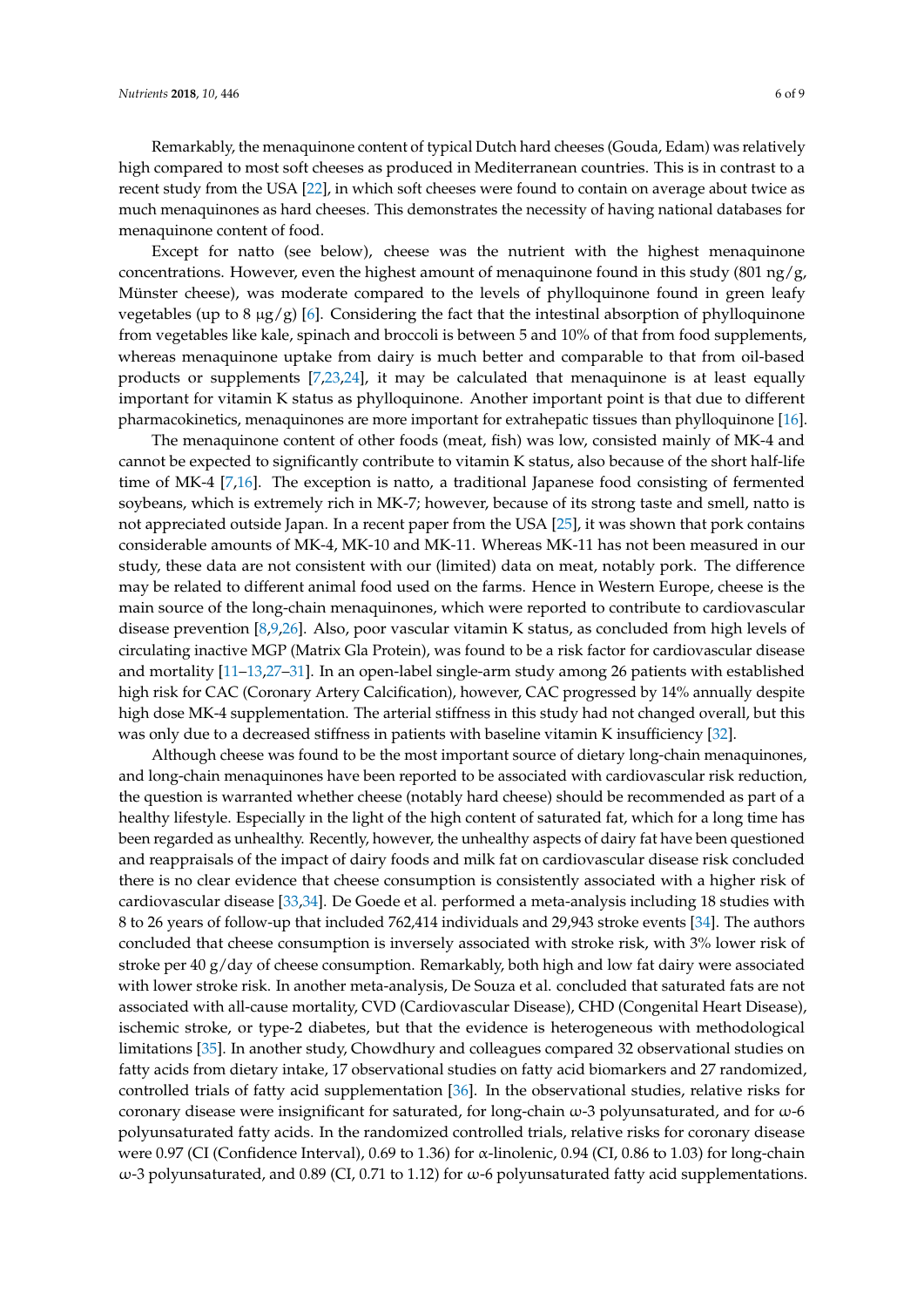From these and other data [\[37\]](#page-8-6), it was concluded that current evidence does not support cardiovascular guidelines that encourage high consumption of polyunsaturated fatty acids and low consumption of total saturated fats.

Limitations of our study are:

1. Our tables are not exhaustive; only a few examples of the most common cheeses have been analyzed.

2. The foreign cheeses were not bought in the country of origin but in the local stores in Maastricht.

3. The effect of ripening was investigated only in one type of cheese and may be different in other cheeses. It should be pointed out that ripening is a well-controlled process taking place at the site of production. Whether the menaquinone content may depend on shelf-life time should be considered in future investigations.

Despite these limitations, we believe that this study gives a representative picture of the vitamin K content of cheeses and curds.

## **5. Conclusions**

In conclusion, we have found that cheese and curd are the most important sources of long-chain menaquinones in the Western diet but that the actual menaquinone content varies substantially and is dependent on the type of cheese, the time of ripening, the fat content and the geographic area where this is produced. In general, hard cheeses contain more menaquinones than soft cheeses. Given the fact that several authors have reported poor vitamin K status to be a risk factor for cardiovascular diseases while the most recent meta-analyses suggest no clear evidence for adverse cardiovascular effects of dairy fats, cheese should be considered as a recommendable component in a heart-healthy diet.

**Acknowledgments:** This work was supported in part by the Dutch Dairy Organization (NZO). The funding party had no influence on the outcomes of the analyses, the interpretations and the authors' conclusions.

**Author Contributions:** All authors listed have contributed to the work; all authors have read, approved and agreed to submit the manuscript to Nutrients. Cees Vermeer designed and supervised the study. Marjo H. J. Knapen supervised all laboratory analyses. Cynthia van 't Hoofd performed all laboratory analyses. Sofia Xanthoulea wrote the first draft of the manuscript. J. Raes completed the final version of the manuscript.

**Conflicts of Interest:** The authors declare no conflict of interest.

## **References**

- <span id="page-6-0"></span>1. Cranenburg, E.C.; Schurgers, L.J.; Vermeer, C. Vitamin K: The coagulation vitamin that became omnipotent. *Thromb. Haemost.* **2007**, *98*, 120–125. [\[CrossRef\]](http://dx.doi.org/10.1160/TH07-04-0266) [\[PubMed\]](http://www.ncbi.nlm.nih.gov/pubmed/17598002)
- <span id="page-6-7"></span>2. Shearer, M.J.; Newman, P. Metabolism and cell biology of vitamin K. *Thromb. Haemost.* **2008**, *100*, 530–547. [\[PubMed\]](http://www.ncbi.nlm.nih.gov/pubmed/18841274)
- <span id="page-6-1"></span>3. Ferland, G. The discovery of vitamin K and its clinical applications. *Ann. Nutr. Metab.* **2012**, *61*, 213–218. [\[CrossRef\]](http://dx.doi.org/10.1159/000343108) [\[PubMed\]](http://www.ncbi.nlm.nih.gov/pubmed/23183291)
- <span id="page-6-2"></span>4. Shearer, M.J.; Bolton-Smith, C. The UK food data-base for vitamin K and why we need it. *Food Chem.* **2000**, *68*, 213–218. [\[CrossRef\]](http://dx.doi.org/10.1016/S0308-8146(99)00157-0)
- <span id="page-6-3"></span>5. Koivu, T.J.; Piironen, V.I.; Henttonen, S.K.; Mattila, P.H. Determination of Phylloquinone in Vegetables, Fruits, and Berries by High-Performance Liquid Chromatography with Electrochemical Detection. *J. Agric. Food Chem.* **1997**, *45*, 4644–4649. [\[CrossRef\]](http://dx.doi.org/10.1021/jf970357v)
- <span id="page-6-4"></span>6. Schurgers, L.J.; Vermeer, C. Determination of phylloquinone and menaquinones in food. Effect of food matrix on circulating vitamin K concentrations. *Haemostasis* **2000**, *30*, 298–307. [\[PubMed\]](http://www.ncbi.nlm.nih.gov/pubmed/11356998)
- <span id="page-6-5"></span>7. Gijsbers, B.L.; Jie, K.S.; Vermeer, C. Effect of food composition on vitamin K absorption in human volunteers. *Br. J. Nutr.* **1996**, *76*, 223–229. [\[CrossRef\]](http://dx.doi.org/10.1079/BJN19960027) [\[PubMed\]](http://www.ncbi.nlm.nih.gov/pubmed/8813897)
- <span id="page-6-6"></span>8. Geleijnse, J.M.; Vermeer, C.; Grobbee, D.E.; Schurgers, L.J.; Knapen, M.H.; van der Meer, I.M.; Hofman, A.; Witteman, J.C. Dietary intake of menaquinone is associated with a reduced risk of coronary heart disease: The Rotterdam Study. *J. Nutr.* **2004**, *134*, 3100–3105. [\[CrossRef\]](http://dx.doi.org/10.1093/jn/134.11.3100) [\[PubMed\]](http://www.ncbi.nlm.nih.gov/pubmed/15514282)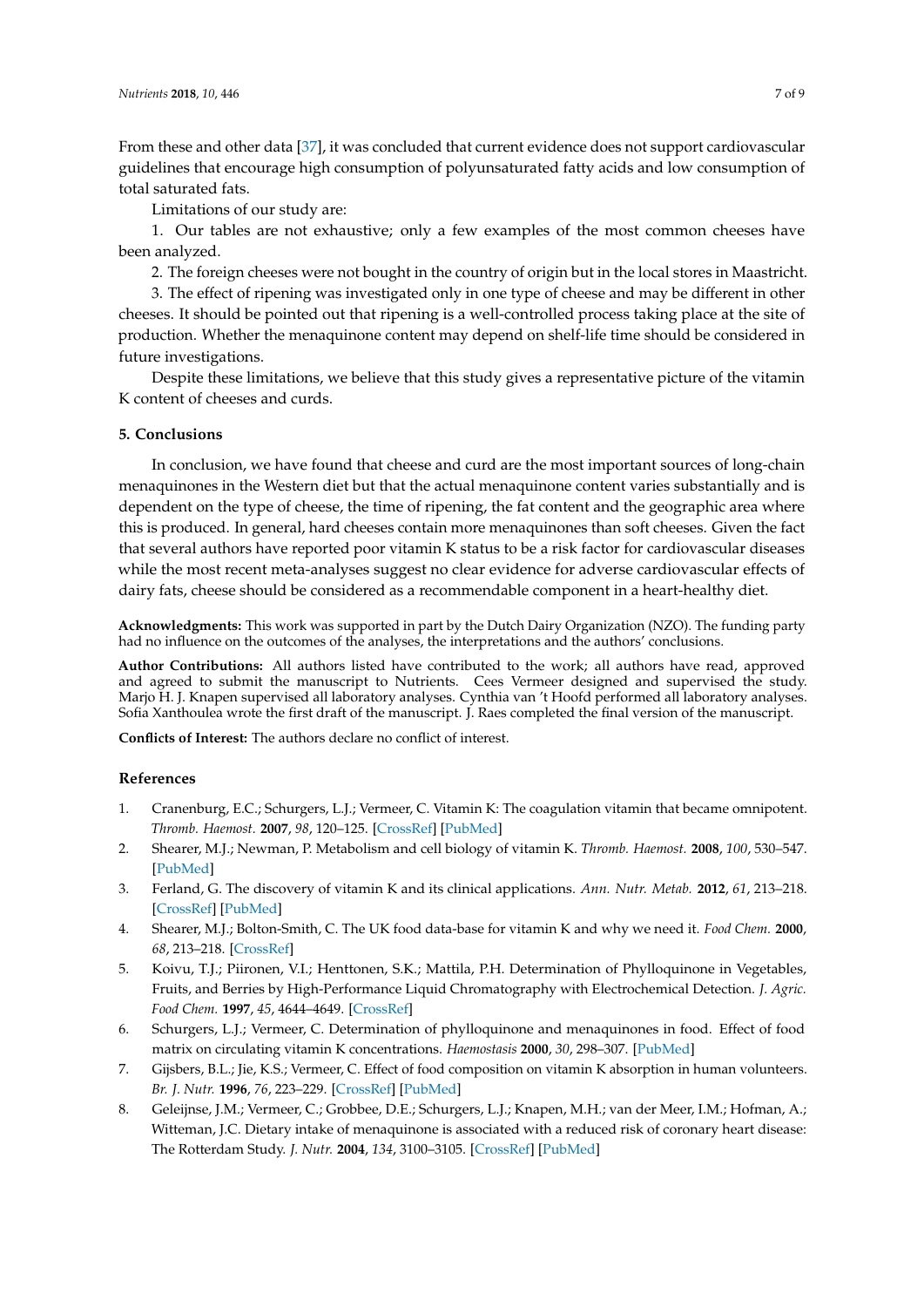- <span id="page-7-13"></span>9. Gast, G.C.; de Roos, N.M.; Sluijs, I.; Bots, M.L.; Beulens, J.W.; Geleijnse, J.M.; Witteman, J.C.; Grobbee, D.E.; Peeters, P.H.; van der Schouw, Y.T. A high menaquinone intake reduces the incidence of coronary heart disease. *Nutr. Metab. Cardiovasc. Dis.* **2009**, *19*, 504–510. [\[CrossRef\]](http://dx.doi.org/10.1016/j.numecd.2008.10.004) [\[PubMed\]](http://www.ncbi.nlm.nih.gov/pubmed/19179058)
- <span id="page-7-3"></span>10. Nimptsch, K.; Rohrmann, S.; Kaaks, R.; Linseisen, J. Dietary vitamin K intake in relation to cancer incidence and mortality: Results from the Heidelberg cohort of the European Prospective Investigation into Cancer and Nutrition (EPIC-Heidelberg). *Am. J. Clin. Nutr.* **2010**, *91*, 1348–1358. [\[CrossRef\]](http://dx.doi.org/10.3945/ajcn.2009.28691) [\[PubMed\]](http://www.ncbi.nlm.nih.gov/pubmed/20335553)
- <span id="page-7-15"></span>11. Dam, V.; Dalmeijer, G.W.; Vermeer, C.; Drummen, N.E.; Knapen, M.H.; van der Schouw, Y.T.; Beulens, J.W. Association Between Vitamin K and the Metabolic Syndrome: A 10-Year Follow-Up Study in Adults. *J. Clin. Endocrinol. Metab.* **2015**, *100*, 2472–2479. [\[CrossRef\]](http://dx.doi.org/10.1210/jc.2014-4449) [\[PubMed\]](http://www.ncbi.nlm.nih.gov/pubmed/25835288)
- 12. Keyzer, C.A.; Vermeer, C.; Joosten, M.M.; Knapen, M.H.; Drummen, N.E.; Navis, G.; Bakker, S.J.; de Borst, M.H. Vitamin K status and mortality after kidney transplantation: A cohort study. *Am. J. Kidney Dis.* **2015**, *65*, 474–483. [\[CrossRef\]](http://dx.doi.org/10.1053/j.ajkd.2014.09.014) [\[PubMed\]](http://www.ncbi.nlm.nih.gov/pubmed/25453995)
- <span id="page-7-16"></span>13. Liu, Y.P.; Gu, Y.M.; Thijs, L.; Knapen, M.H.; Salvi, E.; Citterio, L.; Petit, T.; Carpini, S.D.; Zhang, Z.; Jacobs, L.; et al. Inactive matrix Gla protein is causally related to adverse health outcomes: A Mendelian randomization study in a Flemish population. *Hypertension* **2015**, *65*, 463–470. [\[CrossRef\]](http://dx.doi.org/10.1161/HYPERTENSIONAHA.114.04494) [\[PubMed\]](http://www.ncbi.nlm.nih.gov/pubmed/25421980)
- <span id="page-7-0"></span>14. Grober, U.; Reichrath, J.; Holick, M.F.; Kisters, K. Vitamin K: An old vitamin in a new perspective. *Dermatoendocrinol* **2014**, *6*, e968490. [\[CrossRef\]](http://dx.doi.org/10.4161/19381972.2014.968490) [\[PubMed\]](http://www.ncbi.nlm.nih.gov/pubmed/26413183)
- <span id="page-7-1"></span>15. Shearer, M.J.; Fu, X.; Booth, S.L. Vitamin K nutrition, metabolism, and requirements: Current concepts and future research. *Adv. Nutr.* **2012**, *3*, 182–195. [\[CrossRef\]](http://dx.doi.org/10.3945/an.111.001800) [\[PubMed\]](http://www.ncbi.nlm.nih.gov/pubmed/22516726)
- <span id="page-7-2"></span>16. Schurgers, L.J.; Vermeer, C. Differential lipoprotein transport pathways of K-vitamins in healthy subjects. *Biochim. Biophys. Acta* **2002**, *1570*, 27–32. [\[CrossRef\]](http://dx.doi.org/10.1016/S0304-4165(02)00147-2)
- <span id="page-7-4"></span>17. Vissers, L.E.; Dalmeijer, G.W.; Boer, J.M.; Verschuren, W.M.; van der Schouw, Y.T.; Beulens, J.W. The relationship between vitamin K and peripheral arterial disease. *Atherosclerosis* **2016**, *252*, 15–20. [\[CrossRef\]](http://dx.doi.org/10.1016/j.atherosclerosis.2016.07.915) [\[PubMed\]](http://www.ncbi.nlm.nih.gov/pubmed/27494446)
- <span id="page-7-5"></span>18. Wang, L.Y.; Bates, C.J.; Yan, L.; Harrington, D.J.; Shearer, M.J.; Prentice, A. Determination of phylloquinone (vitamin K1) in plasma and serum by HPLC with fluorescence detection. *Clin. Chim. Acta* **2004**, *347*, 199–207. [\[CrossRef\]](http://dx.doi.org/10.1016/j.cccn.2004.04.030) [\[PubMed\]](http://www.ncbi.nlm.nih.gov/pubmed/15313159)
- <span id="page-7-6"></span>19. Wakabayashi, H.; Onodera, K.; Yamato, S.; Shimada, K. Simultaneous determination of vitamin K analogs in human serum by sensitive and selective high-performance liquid chromatography with electrochemical detection. *Nutrition* **2003**, *19*, 661–665. [\[CrossRef\]](http://dx.doi.org/10.1016/S0899-9007(03)00056-X)
- <span id="page-7-7"></span>20. Suhara, Y.; Kamao, M.; Tsugawa, N.; Okano, T. Method for the determination of vitamin K homologues in human plasma using high-performance liquid chromatography-tandem mass spectrometry. *Anal. Chem.* **2005**, *77*, 757–763. [\[CrossRef\]](http://dx.doi.org/10.1021/ac0489667) [\[PubMed\]](http://www.ncbi.nlm.nih.gov/pubmed/15679341)
- <span id="page-7-8"></span>21. Karl, J.P.; Fu, X.; Dolnikowski, G.G.; Saltzman, E.; Booth, S.L. Quantification of phylloquinone and menaquinones in feces, serum, and food by high-performance liquid chromatography-mass spectrometry. *J. Chromatogr. B* **2014**, *963*, 128–133. [\[CrossRef\]](http://dx.doi.org/10.1016/j.jchromb.2014.05.056) [\[PubMed\]](http://www.ncbi.nlm.nih.gov/pubmed/24956079)
- <span id="page-7-9"></span>22. Fu, X.; Harshman, S.G.; Shen, X.; Haytowitz, D.B.; Karl, J.P.; Wolfe, B.E.; Booth, S.L. Multiple Vitamin K Forms Exist in Dairy Foods. *Curr. Dev. Nutr.* **2017**, *1*, e000638. [\[CrossRef\]](http://dx.doi.org/10.3945/cdn.117.000638)
- <span id="page-7-10"></span>23. Booth, S.L. Vitamin K: Food composition and dietary intakes. *Food Nutr. Res.* **2012**, *56*, 5505. [\[CrossRef\]](http://dx.doi.org/10.3402/fnr.v56i0.5505) [\[PubMed\]](http://www.ncbi.nlm.nih.gov/pubmed/22489217)
- <span id="page-7-11"></span>24. Knapen, M.H.; Braam, L.A.; Teunissen, K.J.; Zwijsen, R.M.; Theuwissen, E.; Vermeer, C. Yogurt drink fortified with menaquinone-7 improves vitamin K status in a healthy population. *J. Nutr. Sci.* **2015**, *4*, e35. [\[CrossRef\]](http://dx.doi.org/10.1017/jns.2015.25) [\[PubMed\]](http://www.ncbi.nlm.nih.gov/pubmed/26495126)
- <span id="page-7-12"></span>25. Fu, X.; Shen, X.; Finnan, E.G.; Haytowitz, D.B.; Booth, S.L. Measurement of Multiple Vitamin K Forms in Processed and Fresh-Cut Pork Products in the U.S. Food Supply. *J. Agric. Food Chem.* **2016**, *64*, 4531–4535. [\[CrossRef\]](http://dx.doi.org/10.1021/acs.jafc.6b00938) [\[PubMed\]](http://www.ncbi.nlm.nih.gov/pubmed/27191033)
- <span id="page-7-14"></span>26. Knapen, M.H.; Braam, L.A.; Drummen, N.E.; Bekers, O.; Hoeks, A.P.; Vermeer, C. Menaquinone-7 supplementation improves arterial stiffness in healthy postmenopausal women. A double-blind randomised clinical trial. *Thromb. Haemost.* **2015**, *113*, 1135–1144. [\[CrossRef\]](http://dx.doi.org/10.1160/TH14-08-0675) [\[PubMed\]](http://www.ncbi.nlm.nih.gov/pubmed/25694037)
- <span id="page-7-17"></span>27. Liabeuf, S.; Bourron, O.; Vemeer, C.; Theuwissen, E.; Magdeleyns, E.; Aubert, C.E.; Brazier, M.; Mentaverri, R.; Hartemann, A.; Massy, Z.A. Vascular calcification in patients with type 2 diabetes: The involvement of matrix Gla protein. *Cardiovasc. Diabetol.* **2014**, *13*, 85. [\[CrossRef\]](http://dx.doi.org/10.1186/1475-2840-13-85) [\[PubMed\]](http://www.ncbi.nlm.nih.gov/pubmed/24762216)